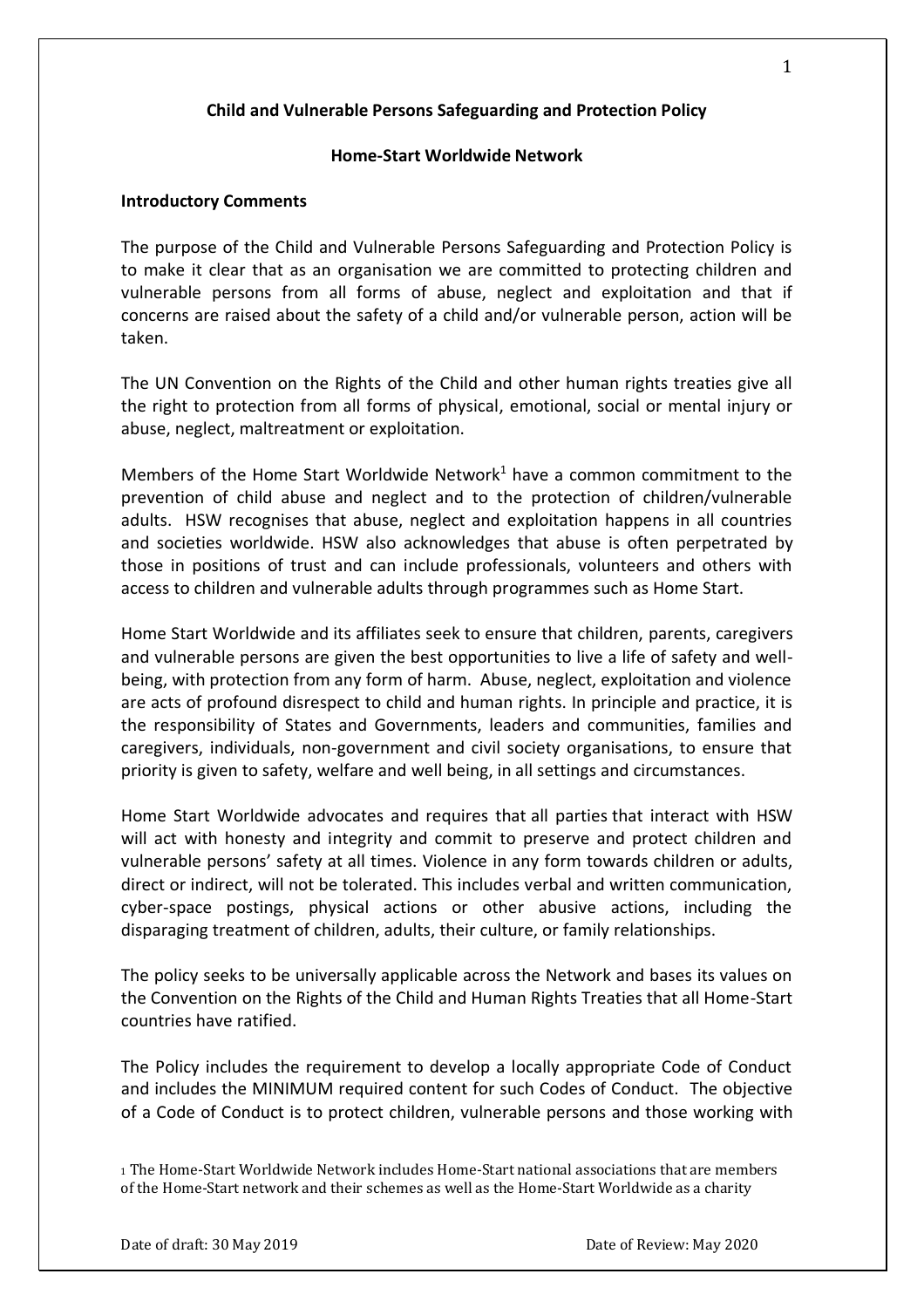or in contact with them. It should be based on good practice and common sense. It is recognised that a number of Home-Start Worldwide Network members may already have adequate Codes of Conduct in place.

Once adopted, responsibility for implementation of the policy will be with the Members of the Network. It is anticipated that in addition to work on Codes of Conduct, some will need to develop internal procedures to ensure everyone knows what to do and who to go to within their organisation if there are concerns about the safety of a child or vulnerable person.

Home-Start Worldwide will be responsible for monitoring the implementation of this policy.

For those who work in partnership or under the "umbrella" of another organisation with its own Child/Vulnerable Persons Safeguarding and Protection Policy, it is anticipated that the principles will apply to them and they will endorse this policy.

This document sets out our common values and the principles guiding our Child/Vulnerable Persons Safeguarding and Protection Policy together with agreed steps to be taken in meeting our commitment to the protection of children and vulnerable persons.

## **Scope**

This Policy applies to Home-Start Worldwide and all members of its Network

The Policy is applicable to:

- All staff and volunteers whether working for Home-Start Worldwide, a Home-Start national association or a Home-Start local scheme.
- All Trustees/Board members, private individuals and celebrities undertaking visits to Home-Start schemes whereby they will have access to children and/or vulnerable persons.
- Staff and representatives of organizations who work in partnership with Home-Start or provide services to Home-Start as a result of which they come into contact with children and/or vulnerable persons.

It is the responsibility of the Network members to implement this policy. This policy will be reviewed every three years and Country Home Start Schemes are invited to participate in the process of review.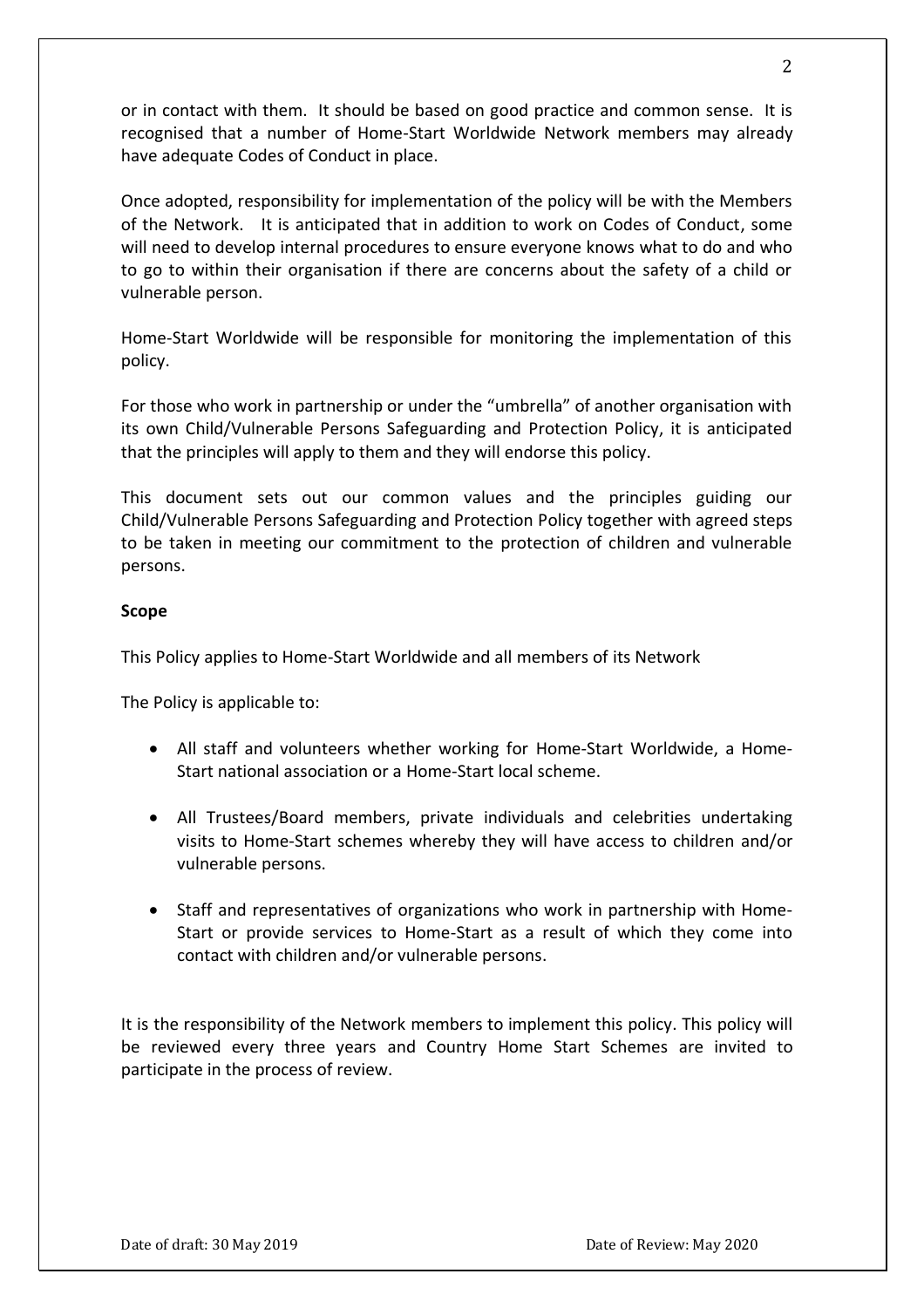# **OUR COMMITMENT TO PROTECT CHILDREN AND VULNERABLE ADULTS**

### **Definitions**

**'Child'** refers to a person under the age of 18.

**'Abuse or maltreatment'** Child maltreatment is the abuse and neglect that occurs to children under 18 years of age. It includes all types of physical and/or emotional illtreatment, sexual abuse, neglect, negligence and commercial or other exploitation, which results in actual or potential harm to the child's health, survival, development or dignity in the context of a relationship of responsibility, trust or power.<sup>2</sup> Exposure to intimate partner violence is also sometimes included as a form of child maltreatment.

**'Vulnerable adult'** is defined as "any person aged 18 years and over who is or may be in need of community care services by reason of mental health issues, learning or physical disability, sensory impairment, or unable to protect themselves due to age or illness and who may be unable to take care of themselves or unable to protect themselves against significant harm or serious exploitation".<sup>3</sup>

**'Working with Children and Vulnerable Persons'** is defined as engagement in an activity, within the HS Network that involves direct contact with, or facilitates access to, children and vulnerable persons.

### **Our Values**

- Abuse is never acceptable.
- All have equal rights to protection from abuse, neglect and exploitation.
- We have a commitment to protecting children and vulnerable persons throughout the Home- Start Worldwide Network.
- All members of the Home-Start Worldwide Network have a responsibility to meet agreed standards of protection of children and vulnerable persons in their work.
- Our policies and Code of Conduct should be interpreted within the framework of the UN Convention on the Rights of the Child and other Human Rights Treaties.
- We are guided throughout the Child Protection process by the principle of the "best interests of the child".
- We work in partnership with parents/carers, volunteers and/or other professionals to ensure the protection of children and vulnerable persons.

<sup>2</sup> World Report on Violence and Health (WHO 2002)

<sup>3</sup> Oxfam GB Safeguarding Adults Policy May 2018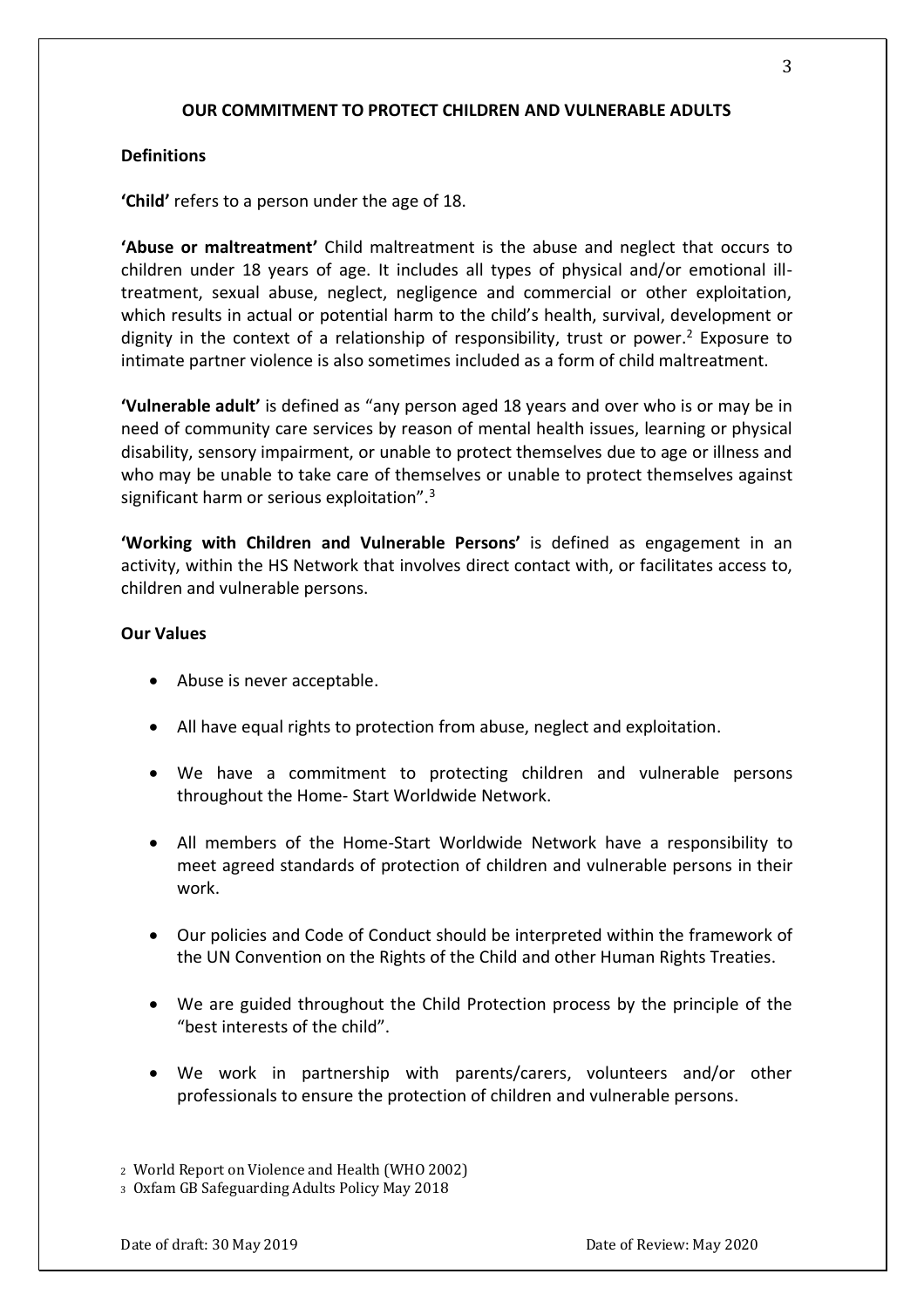### **Our Standards: What we will do**

**Awareness:** All members of the Home-Start Worldwide Network will ensure that all staff, volunteers and trustees are aware of the problem of abuse and the risks to children and vulnerable persons.

**Prevention:** We will ensure through local training, supervision and support that risks to children and vulnerable adults are minimized.

**Reporting:** All staff, volunteers, trustees, consultants and others must be clear about the steps to be taken where concerns are raised over the safety of children and vulnerable persons. Detailed procedures must be available at the national and scheme level.

**Responding**: We will ensure that action is taken to protect children and vulnerable persons and support them and their families where concerns arise because of possible abuse.

**In order to meet the above standards, all Members of the Home-Start Worldwide Network will:**

- 1. Develop and adopt a Code of Conduct which will as a minimum, includes the following:
	- o Children and adults must always be treated with respect regardless of their (or that of their family member's) gender, ethnic or social origin, language, religious or other beliefs, disability or other status.
	- $\circ$  The language and behaviour towards children and adults must at all times be appropriate and in no way harassing, abusive, sexually provocative or demeaning.
	- o Physical punishment or discipline or use of inappropriate physical force or humiliating discipline of any kind must not be used.
	- $\circ$  Sexual activity (including grooming<sup>4</sup>) with children, the families with whom we work and within the workplace, regardless of the age of consent locally is prohibited.
	- $\circ$  Inappropriate use of computers, mobile phones, video/digital cameras or other electronic devices, including to access, view, create, download or distribute online abuse images of children and any form of adult pornography or depictions of humiliating physical, verbal, emotional, financial or psychological violence is prohibited.

4 Grooming is when someone builds an emotional connection with a child to gain their trust for the purposes of sexual abuse or exploitation. (NSPCC)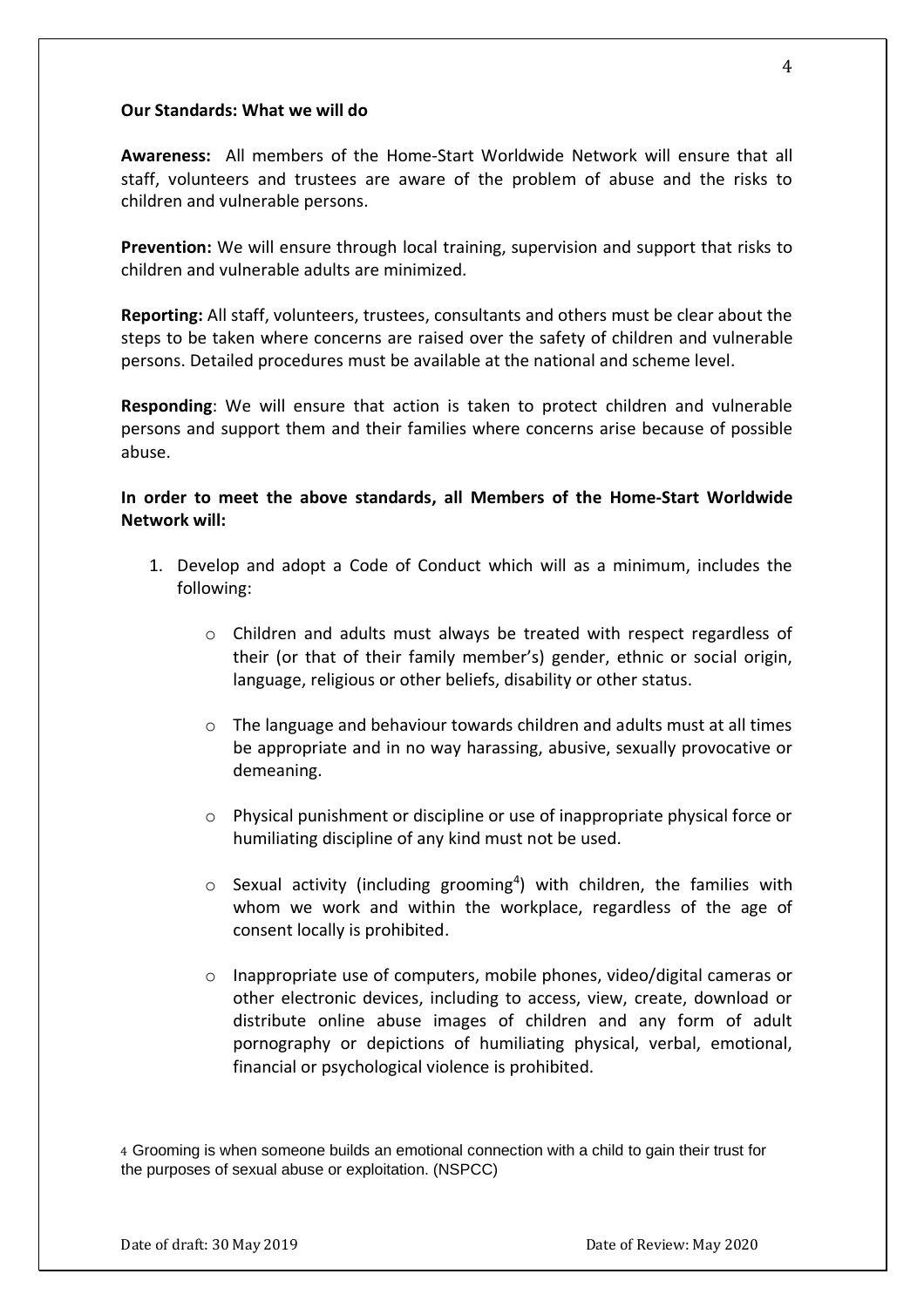- o The use of children for domestic or other work that is inappropriate to the child's age or development; where it interferes with the time available for education and/or recreational activities or where it places him/her at significant risk of injury, exploitation or abuse is prohibited.
- o When photographing or filming children and/or vulnerable adults, parents and guardians must give consent, and children and vulnerable adults, where age appropriate and with the capacity to fully appreciate the possible consequences of photographing or filming, must give consent or assent. Consent and assent should be in writing, pictures should be respectful, all participants should be appropriately dressed and no sexually charged or seductive poses should be displayed. The use of the material should not expose children or vulnerable adults to any risk
- $\circ$  Children and vulnerable adults, who take part in an activity without being a direct beneficiary – for example, when taking part in a fund raising event or campaign, are covered by the HS Safeguarding Policy and Code of Conduct
- 2. Take all concerns raised about protection seriously.
- 3. Support staff, volunteers, trustees, parents, children and others who raise concerns.
- 4. Take positive steps to ensure the protection of children and vulnerable persons who are the subjects of concerns, including making referrals to other agencies in line with any local procedures and co-operate with any process of investigation.
- 5. Appoint an officer (at the level of schemes, national associations and HSW) who will receive reports of any concerns, suspicions, incidents or allegations of actual or potential abuse or any breaches of this policy, and take action in accordance with any local procedures.

### **ENSURING OUR COMMITMENTS ARE MET**

- 1. All members of the Home-Start Worldwide Network will endorse this protection policy.
- 2. All staff, volunteers and trustees will have access to this Policy and Code of Conduct and to all local protection policies and procedures.
- 3. Recruitment procedures for staff, volunteers and trustees will include checks on suitability for working with children and vulnerable persons. Where it is practical this will include "police checks".
- 4. Induction for all staff, volunteers and trustees will include a briefing on the protection of children and vulnerable persons.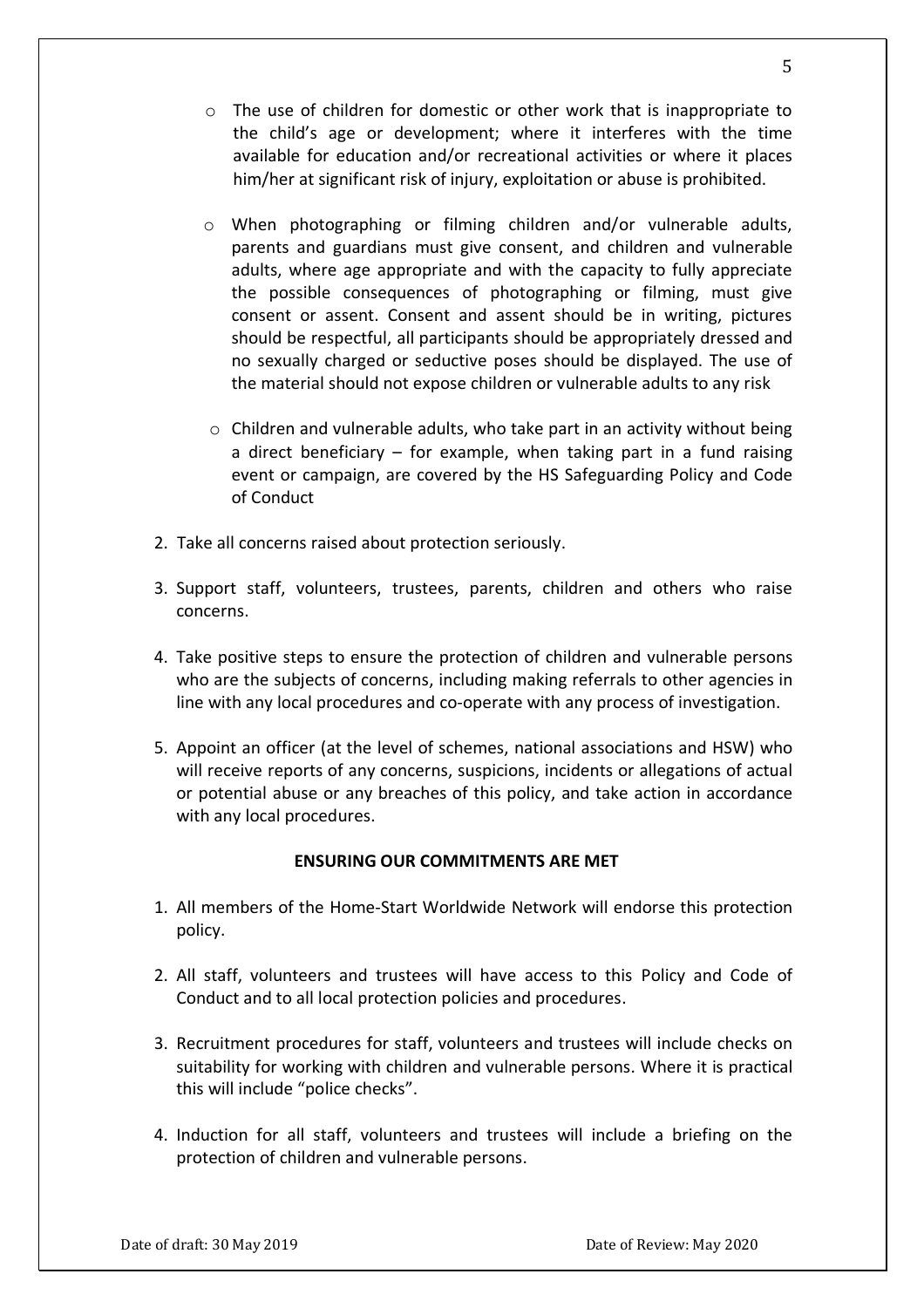- 5. HSW members will ensure that safe, appropriate, accessible means of reporting safeguarding concerns are made available to staff and the communities they work with.
- 6. Any staff reporting concerns or complaints formally may request that their identity may remain confidential if they fear intimidation or reprisal.
- 7. HSW will also accept complaints from external sources such as members of the public, partners and official bodies.
- 8. Training resources will be promoted within the Home-Start Worldwide network to meet our commitment to the protection of children and vulnerable persons
- 9. Home-Start Worldwide will be available to provide advice to the network when required. A trustee will take on a lead role.
- 10. All those covered by this policy must be made aware that breaching it or the local Code of Conduct may result in disciplinary action and/or discontinuation of their connection with the organization.